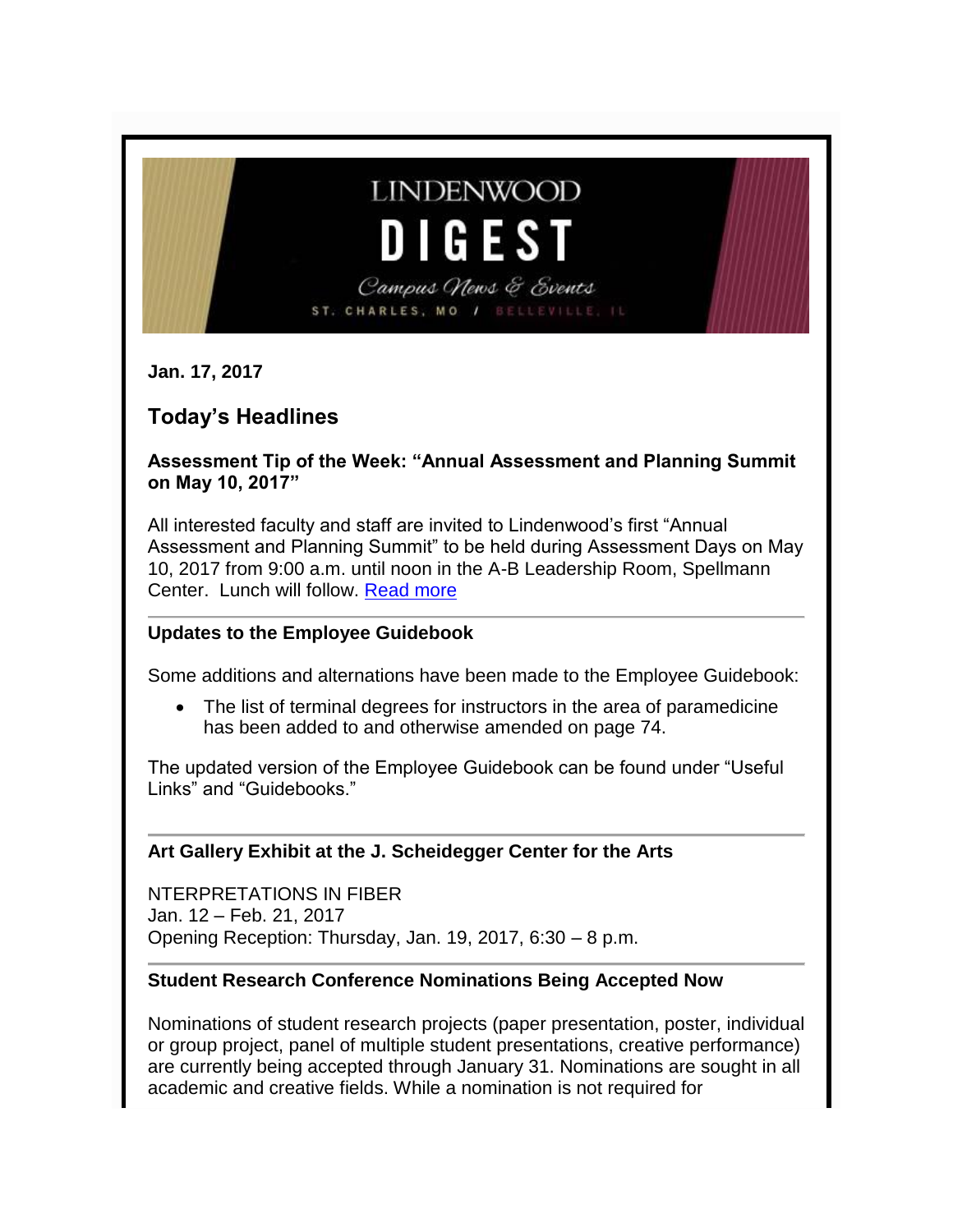participation, we find that nominating a student greatly increases their likelihood of participation in the event.

Please fill out this short [online form](http://www.lindenwood.edu/academics/beyond-the-classroom/student-research/srse-faculty-nominations/faculty-nomination-form/) to nominate student projects.

Contact [SRC@lindenwood.edu](mailto:SRC@lindenwood.edu?subject=Student%20Research%20Conference%20--%20Faculty%20Nomination%20Form) with any questions.

#### **Dissertation Defenses**

**Doctoral Candidate:** Lindsay Sutherlin **Chairperson:** Dr. Robyn Elder **Title: "A Mixed-Methods Investigation of an Attendance Program in a Missouri School District"**

**Date:** Friday Feb. 10, 2017 **Time:** 9 a.m. **Place:** Roemer 217

**Doctoral Candidate:** Maggie Malthus **Chairperson:** Dr. Terry Stewart **Title: "A Mixed-Methods Study Exploring the Relationship between Teacher Evaluation Ratings and Student Achievement in a Rural, Midwest School District"**

**Date:** Friday Feb. 17, 2017 **Time:** 9 a.m. **Place:** Roemer 217

## **Recent Editions**

- [Jan. 10, 2017](http://felix.lindenwood.edu/newsletter/digest/2017_01/digest_2017_01_10.pdf)
- $\bullet$  [Jan. 6, 2017](http://felix.lindenwood.edu/newsletter/digest/2017_01/digest_2017_01_06.pdf)
- [Dec. 16, 2016](http://felix.lindenwood.edu/newsletter/digest/digest_2016_12_16.pdf)
- [Dec. 13, 2016](http://felix.lindenwood.edu/newsletter/digest/digest2016_12_13.pdf)
- [Dec. 9, 2016](http://felix.lindenwood.edu/newsletter/digest/digest2016_12_09.pdf)

## **Events and Deadlines**

- **Spring 2017:** [Academic Technology Services Workshops](http://felix.lindenwood.edu/newsletter/2017_01/spring2017workshops.pdf)
- **Feb. 24: Dissertation Defense: Holly Faye Avis** "Effects of the Classroom Assigned Tasks and Responsibilities Program in Middle Schools" at 9 a.m.in Roemer 217